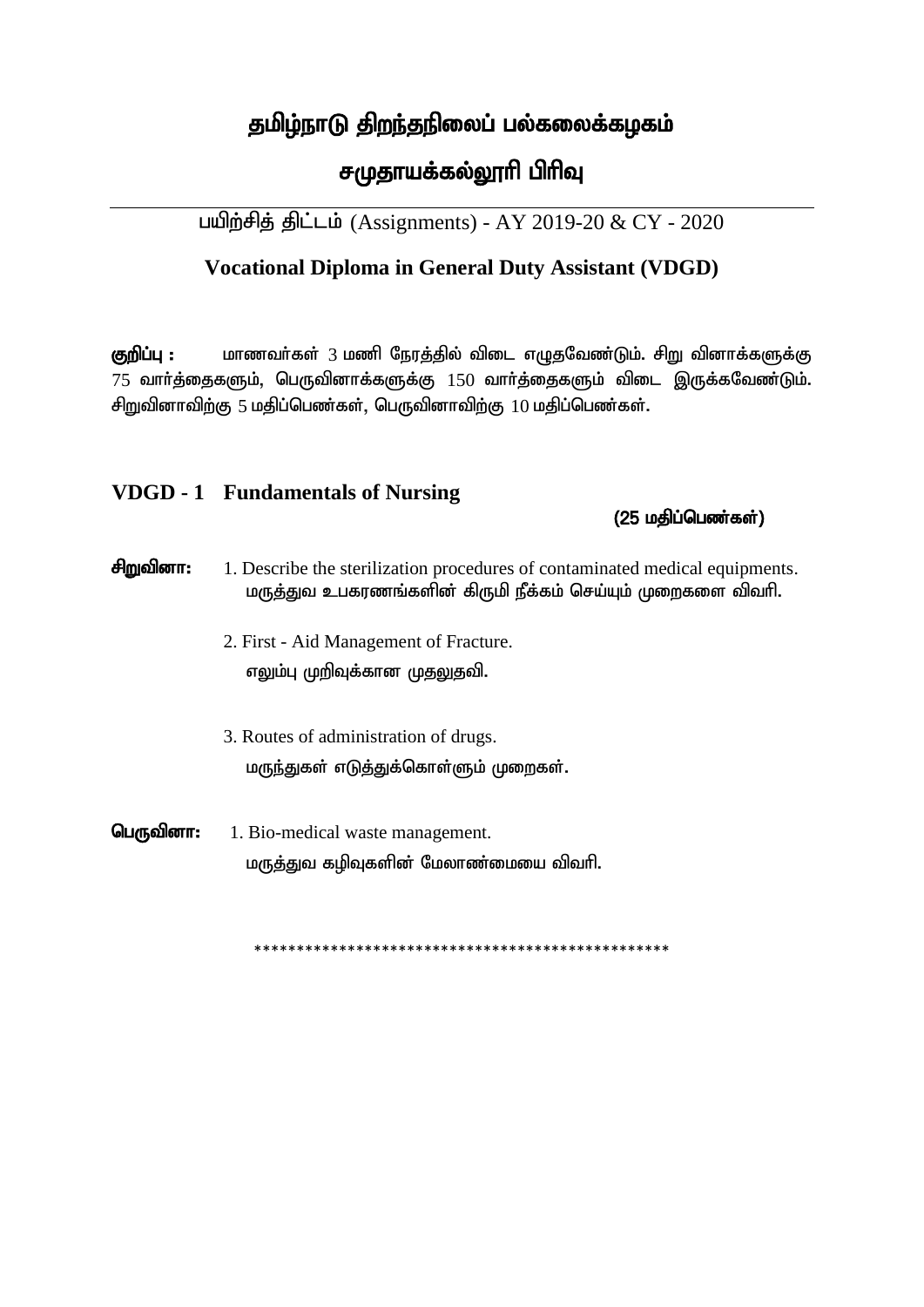## தமிழ்நாடு திறந்தநிலைப் பல்கலைக்கழகம்

# சமுதாயக்கல்லூரி பிரிவு

பயிற்சித் திட்டம் (Assignments) - AY 2019 - 20 & CY - 2020

### **Vocational Diploma in General Duty Assistant (VDGD)**

குறிப்பு : மாணவர்கள் 3 மணி நேரத்தில் விடை எழுதவேண்டும். சிறு வினாக்களுக்கு  $75$  வாா்த்தைகளும், பெருவினாக்களுக்கு  $150$  வாா்த்தைகளும் விடை இருக்கவேண்டும். சிறுவினாவிற்கு 5 மதிப்பெண்கள், பெருவினாவிற்கு  $10$  மதிப்பெண்கள்.

#### **VDGD - 2 Maternal and Child Health**

 $(25 \nightharpoonup \nightharpoonup \nightharpoonup \nightharpoonup \nightharpoonup \nightharpoonup \nightharpoonup \nightharpoonup \nightharpoonup \nightharpoonup \nightharpoonup \nightharpoonup \nightharpoonup \nightharpoonup \nightharpoonup \nightharpoonup \nightharpoonup \nightharpoonup \nightharpoonup \nightharpoonup \nightharpoonup \nightharpoonup \nightharpoonup \nightharpoonup \nightharpoonup \nightharpoonup \nightharpoonup \nightharpoonup \nightharpoonup \nightharpoonup \nightharpoonup \nightharpoonup \nightharpoonup \nightharpoonup \nightharpoonup \nightharpoonup$ 

#### சிறுவினா: 1. MHC Programme  $MHC$  நிகழ்ச்சி.

- 2. Menstrual cycle. மாதவிடாய் சுழற்சி.
- 3. Disucss minor disorders of pregnancy. பேறுகாலத்தில் வரும் சிறிய உபாதைகளை விவரி.
- பெருவினா: 1. Explain the immediate care of new born. குழந்தை பிறந்தவுடன் கவனிக்க வேண்டியவையை விவரி.

\*\*\*\*\*\*\*\*\*\*\*\*\*\*\*\*\*\*\*\*\*\*\*\*\*\*\*\*\*\*\*\*\*\*\*\*\*\*\*\*\*\*\*\*\*\*\*\*\*\*\*\*\*